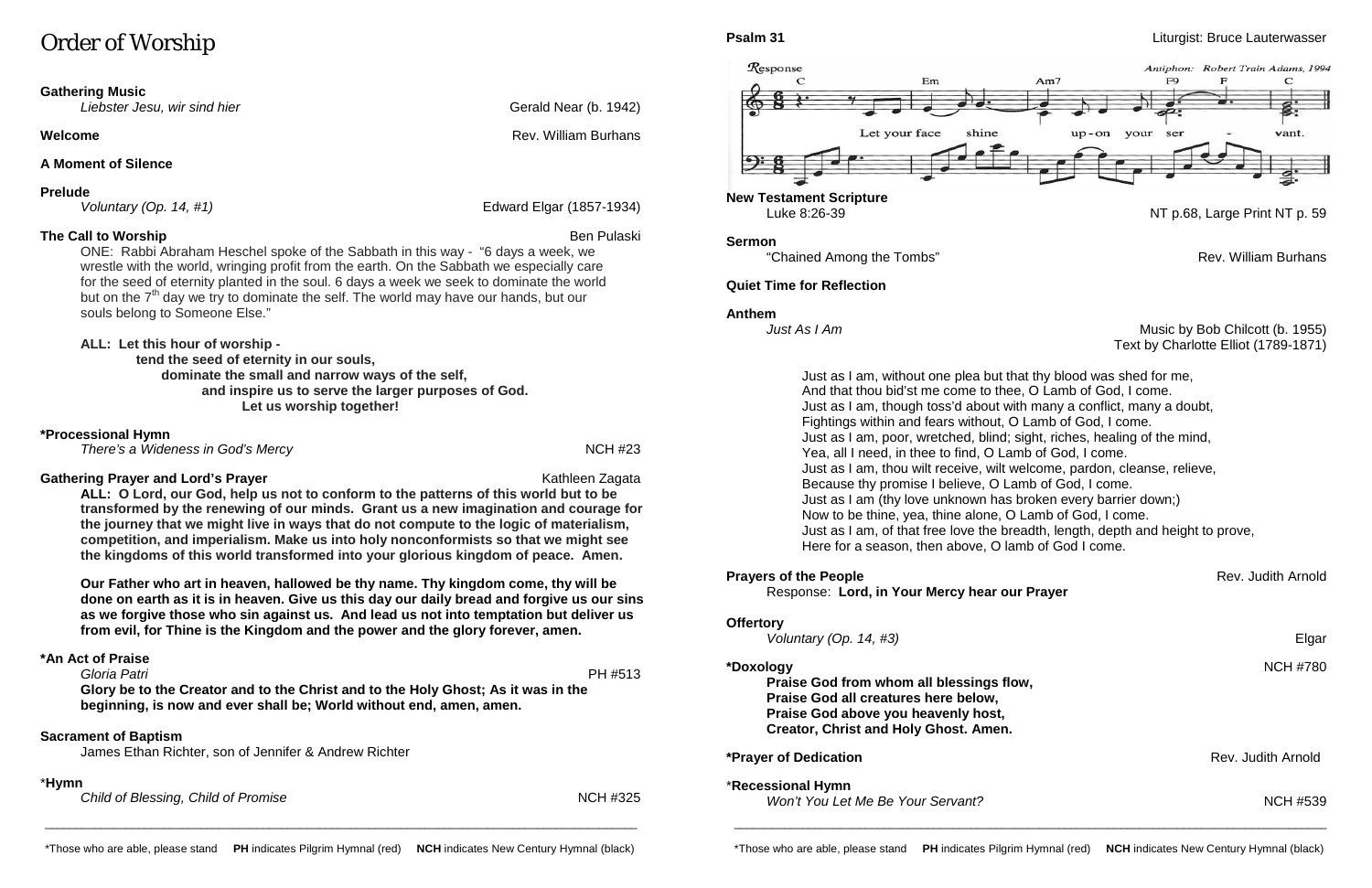**Benediction** Rev. William Burhans

### **Passing the Peace of Christ**

(Please offer "Peace" or "The peace of Christ" to your neighbor as you depart)

### **Postlude**

*Voluntary* John Stanley (1712-86)

# Meet Our Church

**First Congregational Church in Winchester, UCC,** *An Open and Affirming Congregation* 21 Church Street, Winchester, MA 01890 781-729-9180 **www.fcc-winchester.org**

We are a Christ-centered, nurturing community: growing in faith, serving in love, welcoming all with joy.

We are happy you have joined us today for worship. We hope that in the coming hour of quiet, song, prayer, sacred scripture, and communal gathering, you will awaken more fully to God's presence in your life and the world around us.

The Congregation, Ministers To The World Rev. William Burhans, Lead Pastor Rev. Ms. Judith B. Arnold, Associate Pastor Ms. Kathleen Zagata, RN, MS, CS, Minister of Congregational Health & Wellness Ms. Jane Ring Frank, Minister of Music & Worship Arts Mr. Ben Pulaski, Minister of Faith Formation: Children & Youth Mr. Jeffrey Mead, Organist Mr. Bradley Ross, Sexton Mr. Tyler Campbell, Assistant Sexton Ms. Sarah Marino, Office Manager The Rev. Dr. Kenneth Orth, Pastoral Counselor (Affiliate)

# Welcome!

### **Restrooms**

Restrooms are located down the stairs as you first enter the front doors of the sanctuary.

### **Accessibility**

Listening devices are available in the back of the church for the hearing impaired. An after-worship coffee hour is held in Chidley Hall on the bottom floor of the church building. An elevator is located out the doors to the right of the front chancel area and down the hall. Please ask a greeter if you need assistance.

### **Childcare**

Children are always welcome in the sanctuary! We appreciate the sounds of little ones among us. If you'd prefer, there is a professionally staffed nursery on the floor beneath the sanctuary. Ask a greeter if you need help finding it.

#### **Family Room**

There is also a comfortable room with sofas, chairs, carpet and an audio link to the service for when you need more room to attend to your family. It is located just outside the doors to the right of the front chancel area.

#### **Children (Stepping Stones) and Youth Church School**

Classes for children and youth in pre-k through 12th grade are taught during worship. Families begin the worship service together in the sanctuary. Children are then invited to join us at the front (if they are comfortable) for the Time for the Young. Afterwards, the children and youth are led to their classrooms by their teachers.

#### **Get connected!**

Please tell us about yourself and/or request a prayer by filling out a Welcome/Prayer Request Card found in each pew and place it in the offering plate when it passes. We look forward to getting to know you at Coffee Hour, held downstairs immediately following the service. You can also learn more about our community through our website and Facebook page: **www.fcc-winchester.org facebook.com/fccwucc**

## **First Congregational Church** IN WINCHESTER, UCC



### **September 25, 2016**

The Twenty-Fifth Sunday in Ordinary Time 10:00 Worship Service